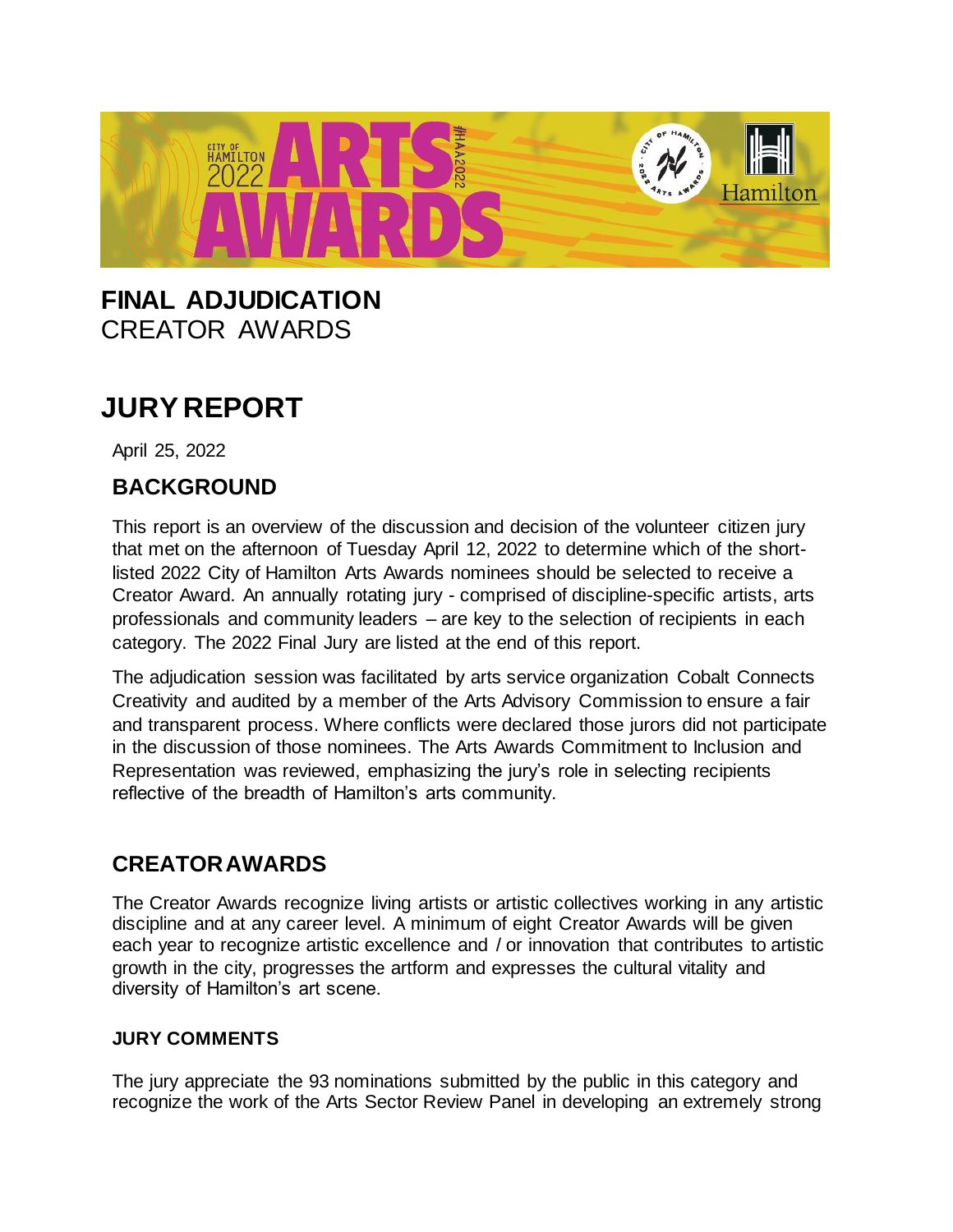Creator Award Short List which included a total of 29 individuals, duos and collectives spanning multiple artistic disciplines, practices, and career levels. The jury feel that all shortlisted nominees are deserving of recognition for the quality of their work and contribution to Hamilton's arts and culture sector.

The jury selected 9 individuals as recipients of 2022 City of Hamilton Creator Awards. Further details about why each artist was chosen to receive a Creator Award is outlined below.

#### **Donna-Michelle St. Bernard**

The jury feel that Donna-Michelle is one of most exciting directors in Canada, and that her accepting a leadership role at Theatre Aquarius is extremely beneficial to professional theatre in Hamilton. They recognize the vital work that she has done with the Indigenous community, layered with her lived experience as Black woman. The jury underline the impact of Donna-Michelle's community-embedded practice, such as her work with activists, elevating their experience in a way that is artful and generous. They acknowledge that Indigenous representation in theatre in Hamilton has historically been minimal with few mentors and feel that awarding Donna-Michelle may have a meaningful impact for elevating and building this community.

#### **Emma Smith**

The jury find Emma to be an excellent craftsperson who demonstrates a remarkable commitment to her process which is very time consuming and labour intensive. Her strong ceramic work has a monumental quality and formidable presence. The jury identify Emma as a role model, noting that historically firing in a wood-kiln has been the domain of male ceramicists; she built her kiln herself and learned the process on her own. The jury appreciate that Emma sources her kiln wood locally and when fired it is embedded in the object on a molecular level, making it deeply tied to the region.

#### **Jaclyn Desforges**

The jury celebrate Jaclyn for her excellent and engaging poetry representing an important a queer and neurodivergent lens. They value her work in educating and elevating up-and-coming poets – and see her as a leader amongst young writers making writing more accessible to the community. The jury is impressed with Jaclyn's level of accomplishment and impact given her young age and appreciate her clear commitment to Hamilton.

#### **Joe Ollman**

The jury recognizes Joe's unique dedication to and success in moving forward graphic novels as a serious discipline on a local, regional and national level. They celebrate the fact that his graphic novel was a finalist for the Governor General's as an incredible accomplishment. They also note that Joe has activated literature in other disciplinary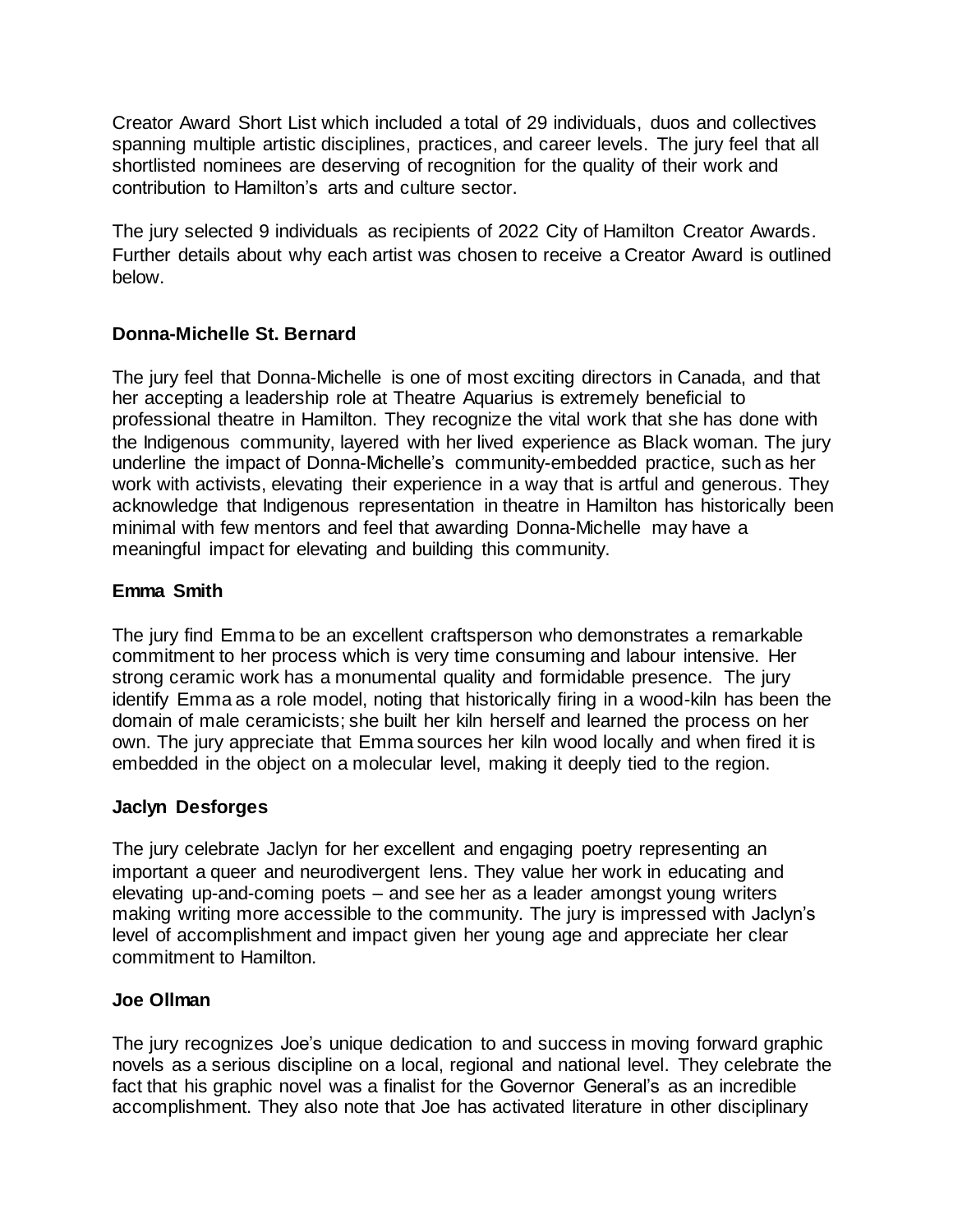spaces such as the Art Gallery of Hamilton. The jury appreciates that Joe tells stories about ordinary people and acknowledges his work in teaching and mentoring emerging artists.

#### **Kristina Durka**

The jury commend Kristina as an emerging artist and arts manager and that has demonstrated enormous commitment to supporting vital local artist-run spaces. They note that she has accomplished much in a short time, including extensive community outreach and program development to support underrepresented artists working in media. They appreciate Kristina's advocacy for emerging artists such as McMaster media students. The jury find it remarkable that she carves out time for her own artistic practice given the energy and dedication she invests in her work in arts management.

#### **Marla Panko**

The jury feel that Marla stands out as a particularly strong visual artist. They find her work to be inspiring and characterized by an impressive attention to spatial detail. Though her career is extensive, they celebrate the fact that Marla's work is still evolving. Beyond the strength of her own artwork, the jury appreciate her curatorial skills and active encouragement of emerging artists, giving them their first shot at exhibiting work.

#### **Santee Smith**

The jury describe Santee's work and career as "phenomenal". They find her work incredibly moving, sophisticated and relevant. Beyond boasting an incredibly accomplished resume, she has uniquely communicated the stories of Six Nations to the Hamilton community. One juror notes that the power of her work goes beyond what a typical artist can do – in addition to being a creator – she is telling stories that have been erased and saving lives in the process.

#### **Terrance Odette**

The jury agree with a veteran Village Voice reporter that Terrance's film work is a "tour de force"; one juror notes that upon watching his films they became "immediately sucked in". They also praise his work advocating for repertoire cinemas. The jury finds his career to be particularly remarkable as it has progressed outside of mainstream channels. Terrance is self-taught and has worked for years in the film industry but carved out time to make many feature films, no easy feat. The jury find his to be confident, sophisticated filmmaking – "a whole conversation without many words".

#### **Yuma Hester**

The jury are particularly moved by the cinematic beauty and visual storytelling of Yuma's stunning film work. They find it to be remarkably powerful - a full body emotional and spiritual experience (communicated from an Indigenous perspective). They